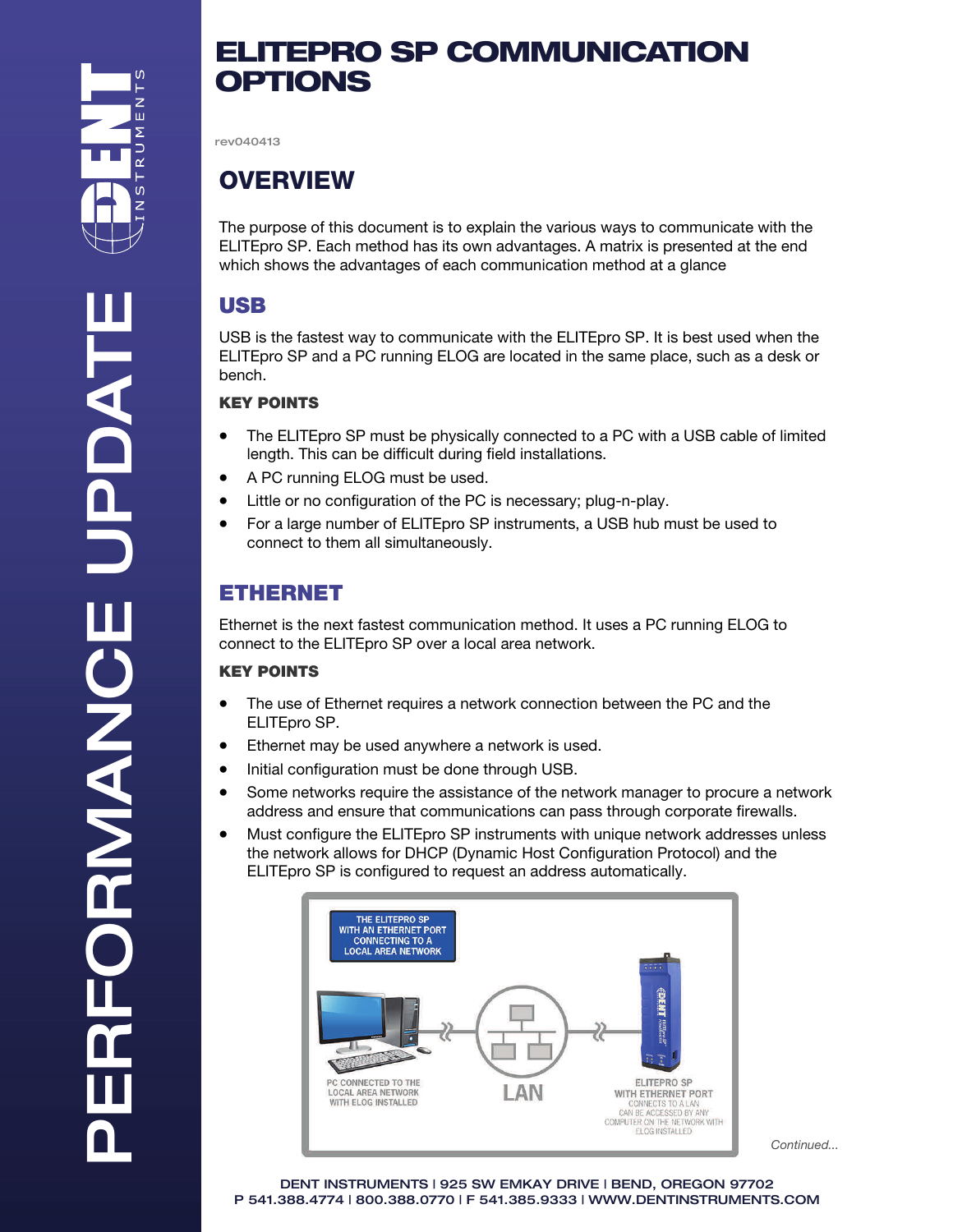## BLUETOOTH® WIRELESS TECHNOLOGY

The Bluetooth® wireless technology option on the ELITEpro SP uses a PC with a Bluetooth® adapter that supports Serial Port Profile (SPP) to connect to the ELITEpro SP.

#### KEY POINTS

- Bluetooth® technology is wireless with a range of 10 to 100 feet depending on operating environment.\*
- Configuration requires a PC with a USB connection and knowledge of Windows Bluetooth<sup>®</sup> device management.
- Requires a PC with a Bluetooth® adapter that supports Serial Port Profile (SPP).



## WI-FI

The Wi-Fi option is the next fastest (after Ethernet) and allows for a PC running ELOG to communicate with a Wi-Fi-equipped ELITEpro SP over a wireless network. See diagram on next page.

#### KEY POINTS

- ELITEpro SP can be equipped with either an internal or external antenna. Range depends on application environment. 75-300 feet typical.\*\*
- Configuration requires a PC with a USB connection running ELOG.
- If the Access Point (AP) or Wi-Fi Hotspot is connected to the local area network, the ELITEpro SP may be accessed by any PC on the network **running ELOG.** Continued...

\*Example *Bluetooth*® wireless technology internal antenna ranges:

- 1. Open Air, as specified in manual: <100 ft.
- 2. One brick/concrete wall:  $\leq 10$  ft.<br>3. Two sheetrock walls:  $\leq 20$  ft.
- Two sheetrock walls: <20 ft.

#### \*\*Example *Wi‐Fi* **internal** antenna ranges:

- 1. Open Air, as specified in manual:  $<300$  ft.<br>2. One brick/concrete wall:  $<75$  ft. One brick/concrete wall: <75 ft.
- 3. Two sheetrock walls: <100 ft.

\*\*Example *Wi‐Fi* **external** antenna ranges:

- 1. Open Air, as specified in manual: < 300 ft.
- 2. One brick/concrete wall: <150 ft.
- 3. Two sheetrock walls: <150 ft.

DENT INSTRUMENTS | 925 SW EMKAY DRIVE | BEND, OREGON 97702 P 541.388.4774 | 800.388.0770 | F 541.385.9333 | WWW.DENTINSTRUMENTS.COM

 $\Omega$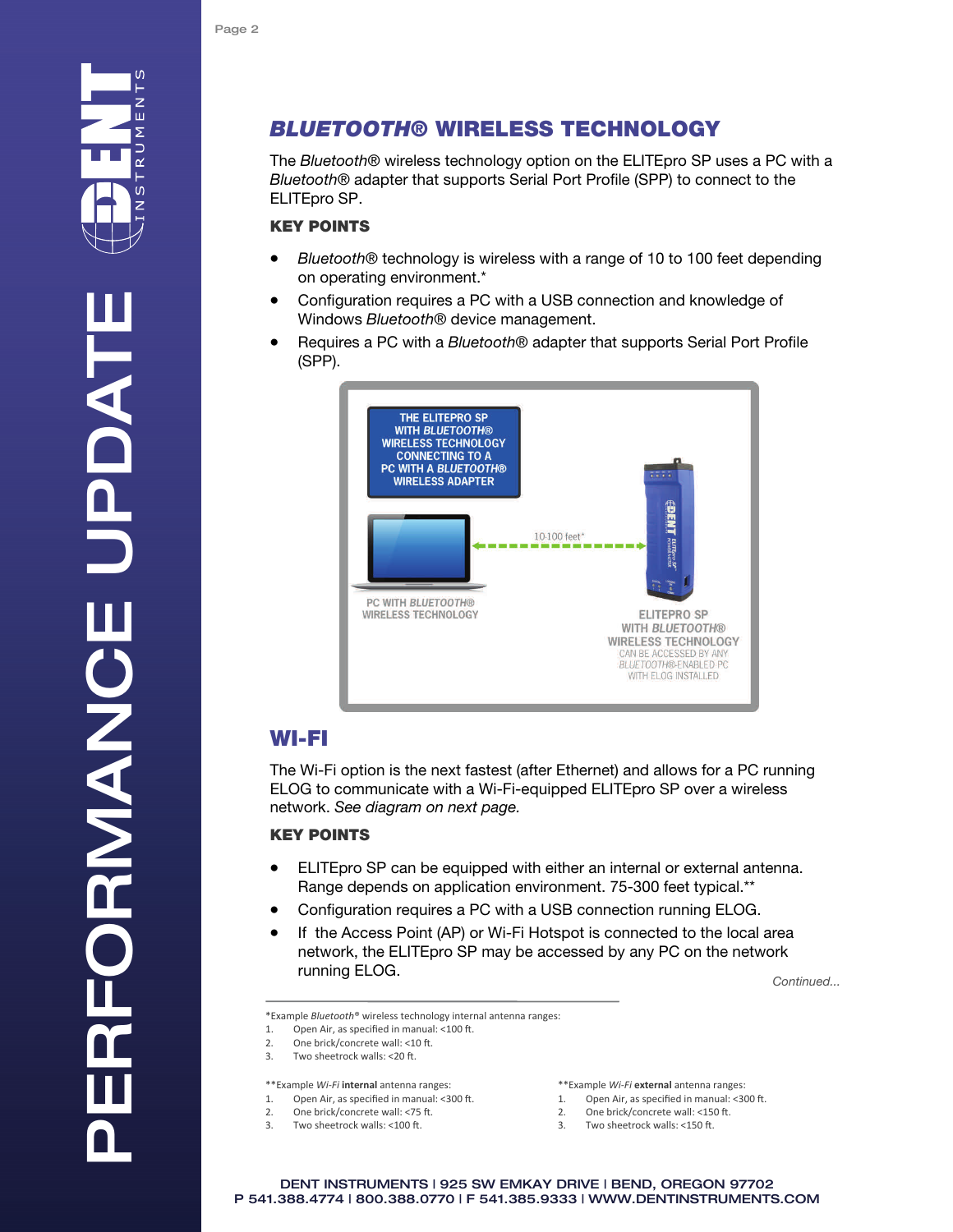

## ACCESS POINT MODE

In Access Point Mode, the ELITEpro SP is configured as its own hotspot. Connect to the ELITEpro SP using a Wi-Fi-enabled PC running ELOG or use a Wi-Fi-enabled tablet, laptop, or smartphone to access the ELITEpro SP via a web browser. See diagrams on next page.

#### KEY POINTS

- Requires the use a Wi-Fi-enabled laptop, tablet, or smartphone for access to the logger via a web browser.
- Requires a PC running ELOG to communicate
- Configuration requires a PC with a USB connection running ELOG software.
- ELITEpro SP can be equipped with either an internal or external antenna. Range depends on application environment. 75-300 feet typical.\*\*
- Access of ELITEpro SP via web browser allows limited functionality compared to ELOG software.

Continued...

\*\*Example *Wi‐Fi* **internal** antenna ranges:

- 1. Open Air, as specified in manual:  $<300$  ft.<br>2. One brick/concrete wall:  $<75$  ft.
- One brick/concrete wall: <75 ft.
- 3. Two sheetrock walls: <100 ft.

\*\*Example *Wi‐Fi* **external** antenna ranges:

- 1. Open Air, as specified in manual:  $<300$  ft.<br>2. One brick/concrete wall:  $<150$  ft.
- One brick/concrete wall: <150 ft.
- 3. Two sheetrock walls: <150 ft.

DENT INSTRUMENTS | 925 SW EMKAY DRIVE | BEND, OREGON 97702 P 541.388.4774 | 800.388.0770 | F 541.385.9333 | WWW.DENTINSTRUMENTS.COM

 $\Omega$ z Ш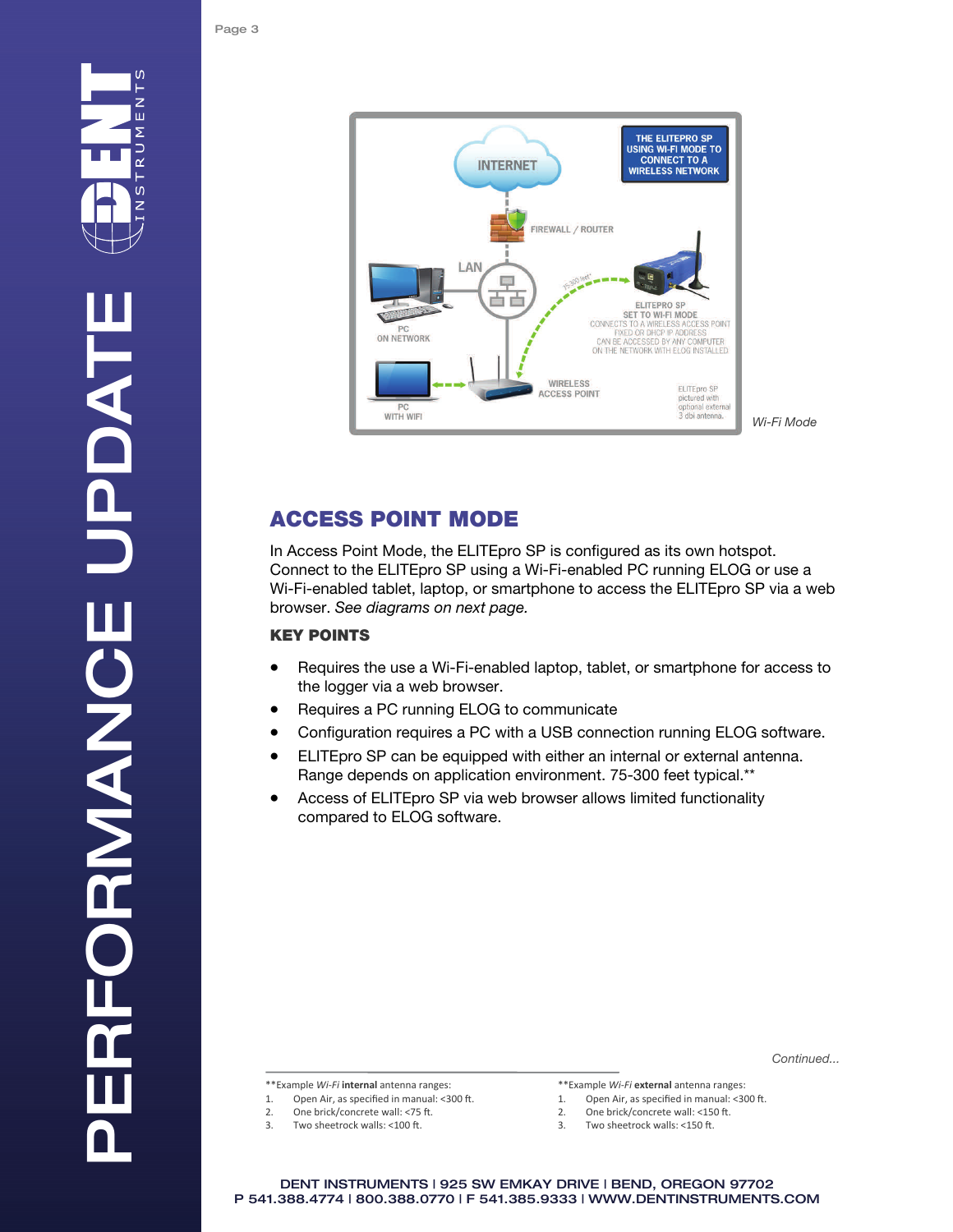





Access Point Mode using ELOG to interface with an ELITEpro SP with Wi-Fi.

Continued...

\*\*Example *Wi‐Fi* **internal** antenna ranges:

- 1. Open Air, as specified in manual:  $\langle 300 \text{ ft.} \rangle$ <br>2. One brick/concrete wall:  $\langle 75 \text{ ft.} \rangle$
- 2. One brick/concrete wall: <75 ft.<br>3. Two sheetrock walls: <100 ft.
- Two sheetrock walls: <100 ft.
- \*\*Example *Wi‐Fi* **external** antenna ranges:
- 1. Open Air, as specified in manual: <300 ft.<br>2. One brick/concrete wall: <150 ft.
- 2. One brick/concrete wall: <150 ft.<br>3. Two sheetrock walls: <150 ft.
- Two sheetrock walls: <150 ft.

DENT INSTRUMENTS | 925 SW EMKAY DRIVE | BEND, OREGON 97702 P 541.388.4774 | 800.388.0770 | F 541.385.9333 | WWW.DENTINSTRUMENTS.COM

Page 4